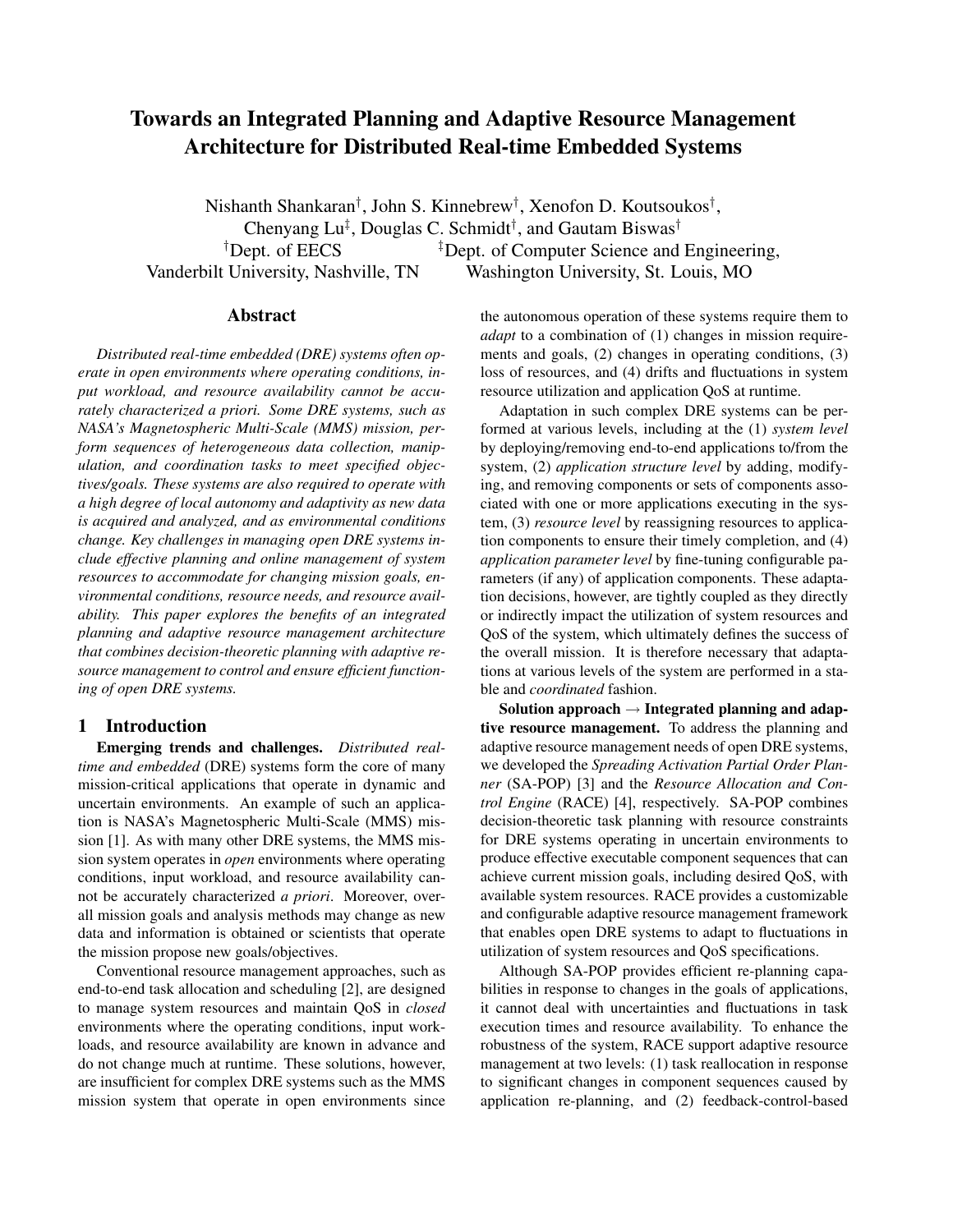task rate adaptation. Note that the two adaptation strategies are complementary to each other. Task reallocation provides coarse-grained adaptation to application changes, while task rate adaptation provides fine-grained adaptation to resource fluctuations.

Our experience developing a MMS mission prototype [5] showed that although SA-POP and RACE performs effective adaptive resource management, neither SA-POP nor RACE, individually, have sufficient capabilities to efficiently manage and ensure proper functioning of such complex DRE system. To meet the challenge of such open DRE systems, we propose an integrated planning and adaptation resource management architecture.

# 2 An Integrated Planning and Resource Management Architecture

This section first describes SA-POP, RACE, and our integrated planning and adaptive resource management architecture. It then shows how we applied this integrated architecture to address the QoS needs of our MMS system prototype.

#### 2.1 Overview of SA-POP

Open DRE systems can operate more efficiently and effectively by incorporating some degree of autonomy that allows them to adapt to changing mission goals and environmental conditions. SA-POP provides a planning approach for dynamic generation of component-based applications that operate with limited resources in uncertain environments. The architecture of SA-POP is shown in Figure 1.



**Figure 1. SA-POP Architecture**

Given one or more goals specified by a software agent or system user, SA-POP takes into account current conditions to generate partial order plans with high expected utility [3]. Goals are specified as desired conditions with associated utility values. SA-POP uses a spreading activation mechanism [6] to generate expected utility values for individual tasks that contribute to achieving the specified goal conditions. Guided by these expected utility values, SA-POP's planning algorithm generates a set of task sequences that together achieve the goal while meeting all resource and time constraints.

For SA-POP to choose appropriate tasks to achieve a goal, it must know which preconditions must be satisfied for each task, its input/output data streams (if any), and the pertinent effects that result from its operation. Uncertainty as to whether tasks will produce the desired output or effects is captured via conditional probabilities associated with the preconditions and effects of a task. Together, these input/output definitions, preconditions/effects, and related conditional probabilities define the *functional signature* of the task.

To ensure applications and their scheduled executions do not violate resource and time constraints, SA-POP also requires knowledge of the expected resource consumption and execution time for each component/configuration that can implement a task, *i.e.*, its *resource signature*. The planning of SA-POP uses the task function signatures and associated component resource signatures to dynamically generate applications most suited to local conditions and resource availability. It also provides a schedule of acceptable time windows for the execution of each application component with any required before-after constraints on the execution components both within and between applications. Moreover, through re-planning, SA-POP can dynamically adapt deployed applications when environmental conditions and resource usage change unexpectedly.

#### 2.2 Overview of RACE

RACE addresses two key challenges of adaptive resource management of open DRE systems: (1) efficient online resource allocation for applications, and (2) effective system adaptation in response to fluctuations in input workload, operating conditions, and resource availability. The RACE framework decouples adaptive resource management algorithms from the middleware implementation, thereby enabling the use of customized resource management algorithms without redeveloping significant portions of the middleware or applications. To enable the seamless integration of resource allocation and control algorithms into DRE systems, RACE configures and deploys feedback control loops.

Online resource allocation using RACE. As shown in



**Figure 2. RACE: Online Resource Allocation**

Figure 2, RACE features Allocators that implement resource allocation algorithms, such as multi-dimensional bin-packing algorithms [2], to allocate various domain resources (such as CPU, memory, and network bandwidth) to application components by determining the mapping of components onto nodes in the system domain. Allocators determine the component-to-node mapping at runtime based on *estimated* resource requirements of the components and current resource availability on the various nodes in the domain. As shown in Figure 2, input to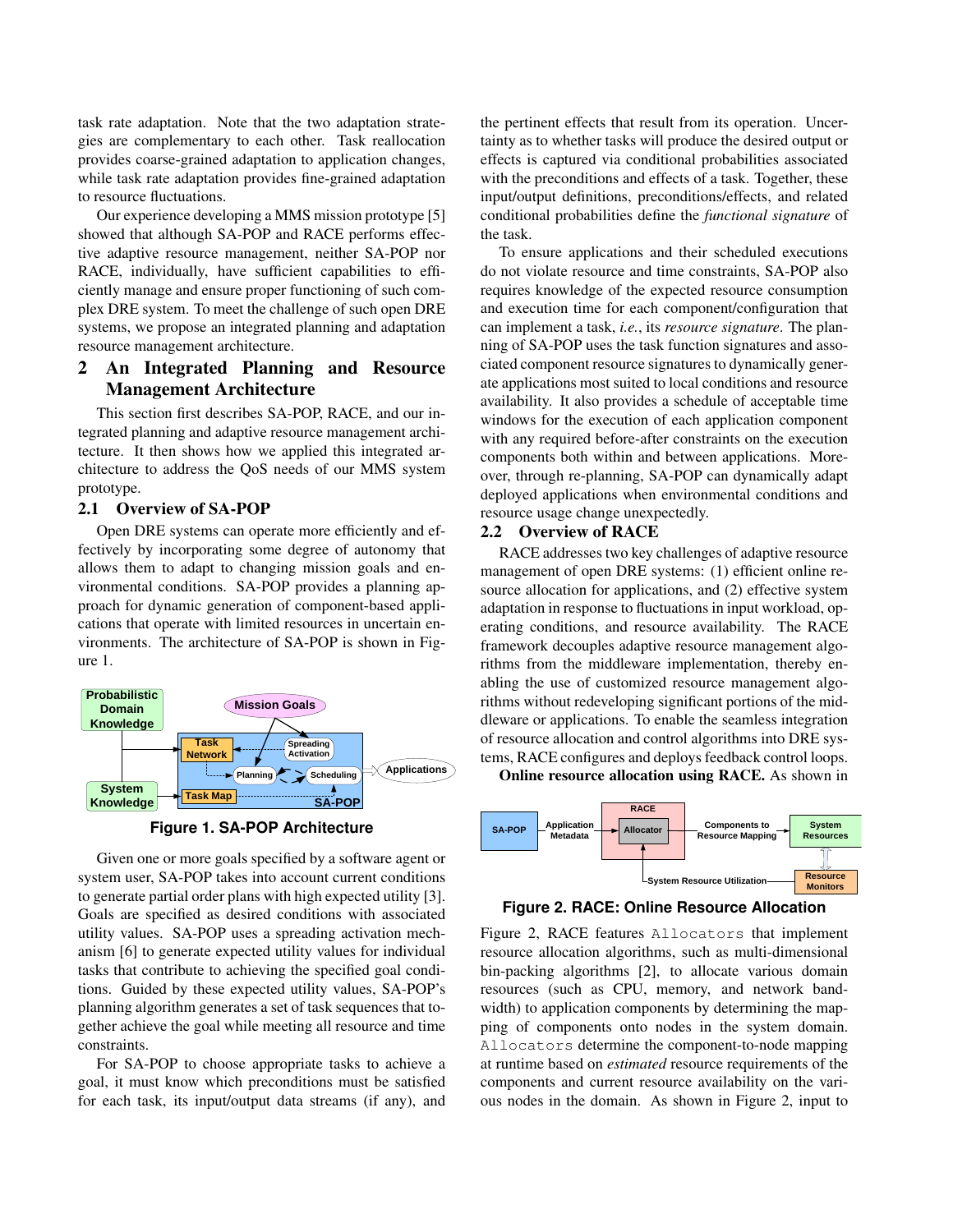Allocators include the metadata of the application corresponding to the application generated by SA-POP and the current utilization of system resources.

Effective system adaptation. As shown in Figure 3,



**Figure 3. RACE: Online System Adaptation**

RACE uses Controllers to implement control-theoretic adaptive resource management algorithms, such as EU-CON [7], that enable DRE systems to adapt to changing operational context and variations in resource availability and/or demand. Controllers use the control algorithm they implement to compute system adaptation decisions to ensure that system performance and resource utilization requirements are met. Figure 3 also shows how these decisions serve as inputs to *Effectors* that modify system parameters (such as resources allocated to components, execution rates of applications, and OS/middleware/network QoS setting for components) to achieve the Controller recommended adaptation. RACE's Controller and Effectors work with resource monitors and QoS monitors to compensate for drifts/fluctuations in utilization of system resources and/or application QoS.

# 2.3 Overview of the Integrated Architecture

Our integrated planning and adaptive resource management architecture integrates SA-POP and RACE to address system management challenges of complex open DRE systems, such as the MMS mission system. Figure 4 shows the integrated SA-POP/RACE planning and adaptive resource management architecture. A set of QoS and resource mon-



**Figure 4. Integrated Architecture**

itors track system behavior and performance, and periodically update SA-POP and RACE with current resource utilization (*e.g.*, processor/memory utilization and power) and QoS values (*e.g.*, end-to-end latency and throughput). Although inputs to SA-POP and RACE include system behavior and performance metrics, SA-POP uses this information to monitor the evolution of the system with respect to its *long-term* plan/schedule for achieving given goals and to re-plan/re-schedule when necessary, whereas RACE uses this information to *fine-tune* application/system parameters in response to drifts/fluctuations in utilization of system resources and/or application QoS.

Figure 4 also shows how the integrated SA-POP/RACE architecture is comprised of two hierarchical feedback loops: (1) the *inner feedback control loop* with resource and QoS monitors, RACE, and the DRE system, and (2) the *outer feedback control loop* that includes SA-POP, RACE, and the DRE system. The outer feedback loop enables a DRE system to adapt to new mission goals, major changes in resource availability (*e.g.,* loss of a satellite sensor or drastic deviations in resource consumption), and changes in environmental conditions, by performing *coarse-grained* system adaptation, such as adding/removing components deployed as part of an application and modifying the schedule for operation of components. The inner feedback loop computes *fine-grained* system adaptation decisions, such as fine-tuning application parameters (*e.g.*, execution rates) and system parameters (operating system and/ or middleware QoS parameters), thereby compensating for drifts/fluctuations in utilization of system resources and/or application QoS.

# 2.4 Applying our Integrated Architecture to the MMS Mission System

As shown in Figure 5, our integrated planning and adaptive resource management architecture performs the following actions for the MMS mission system prototype:

1. Upon receiving a mission goal from the user, SA-POP employs integrated decision-theoretic planning to generate an application capable of achieving the provided goal, given current local conditions and resource availability.

2. After an appropriate application has been generated by SA-POP, RACE's Allocator allocates resources to application components and employs the underlying middleware to deploy and initialize the application.

3. RACE's Controllers and Effectors periodically compute system adaptation decisions and modify system parameters, respectively, to handle minor variations in system resource utilization and performance due to fluctuations in resource availability, input workload, and operational conditions.

4. RACE triggers re-planning by SA-POP if RACE's Controllers and Effectors are unable to adapt the system effectively to changes in resource availability, input workload, and operational conditions, *e.g.*, due to drastic changes in system's operating conditions, such as complete loss of resources. SA-POP performs iterative plan repairto modify the current application to achieve its goal even when it encounters unexpected conditions or resource availability.

Our integrated SA-POP/RACE architecture offers capabilities that: (1) efficiently handle uncertainty in plan-